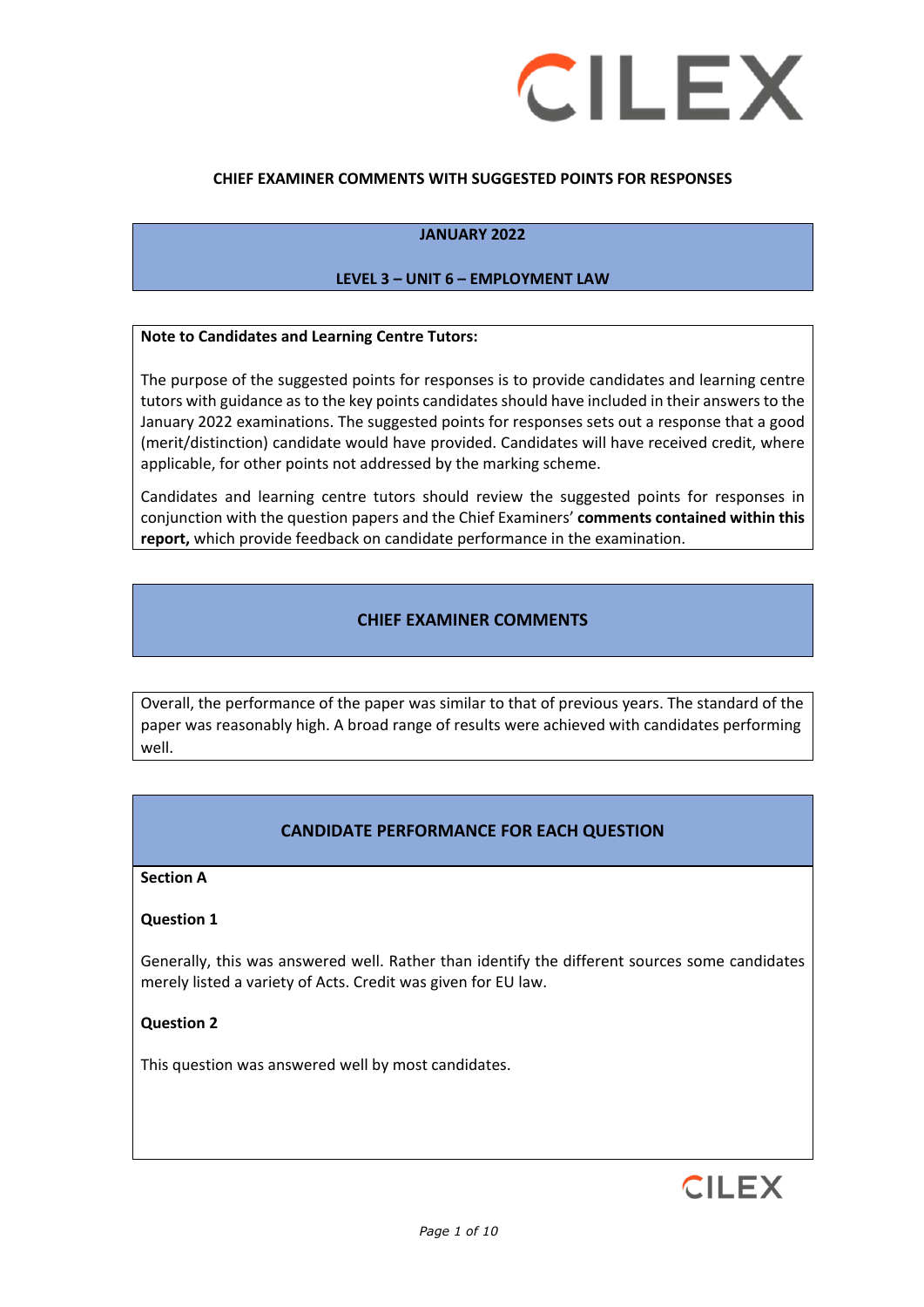### **Question 3**

Most candidates identified two particulars, but the question asked for those that did not need to be contained in the S1 statement but must be specified in other documents.

#### **Question 4**

This was mostly answered well.

### **Question 5**

Most candidates were able to identify some of the exceptions and some candidates did well and identified 3. Some candidates were not familiar with Schedule 9.

### **Question 6**

This was answered well.

### **Question 7**

There was a mixed response to this question. It was important that the candidates discuss the consequences of a repudiatory breach.

#### **Question 8**

There was a variety of responses to this question, however, the focus of this question was on the compensatory award and not general damages. Credit is given for an explanation of the compensatory award only.

#### **Question 9**

Overall, this question was answered well. Some candidates were not able to define this particular characteristic.

#### **Question 10**

Again, this question was answered well but with some candidates not able to define what is meant by -self-employed.

**Section B**

**Scenario 1**

### **Question 1(a)**

This question was answered reasonably well.

**(b)**

This part of the question required the points raised in part a to be applied to the facts of the scenario overall, most candidates were able to do this.

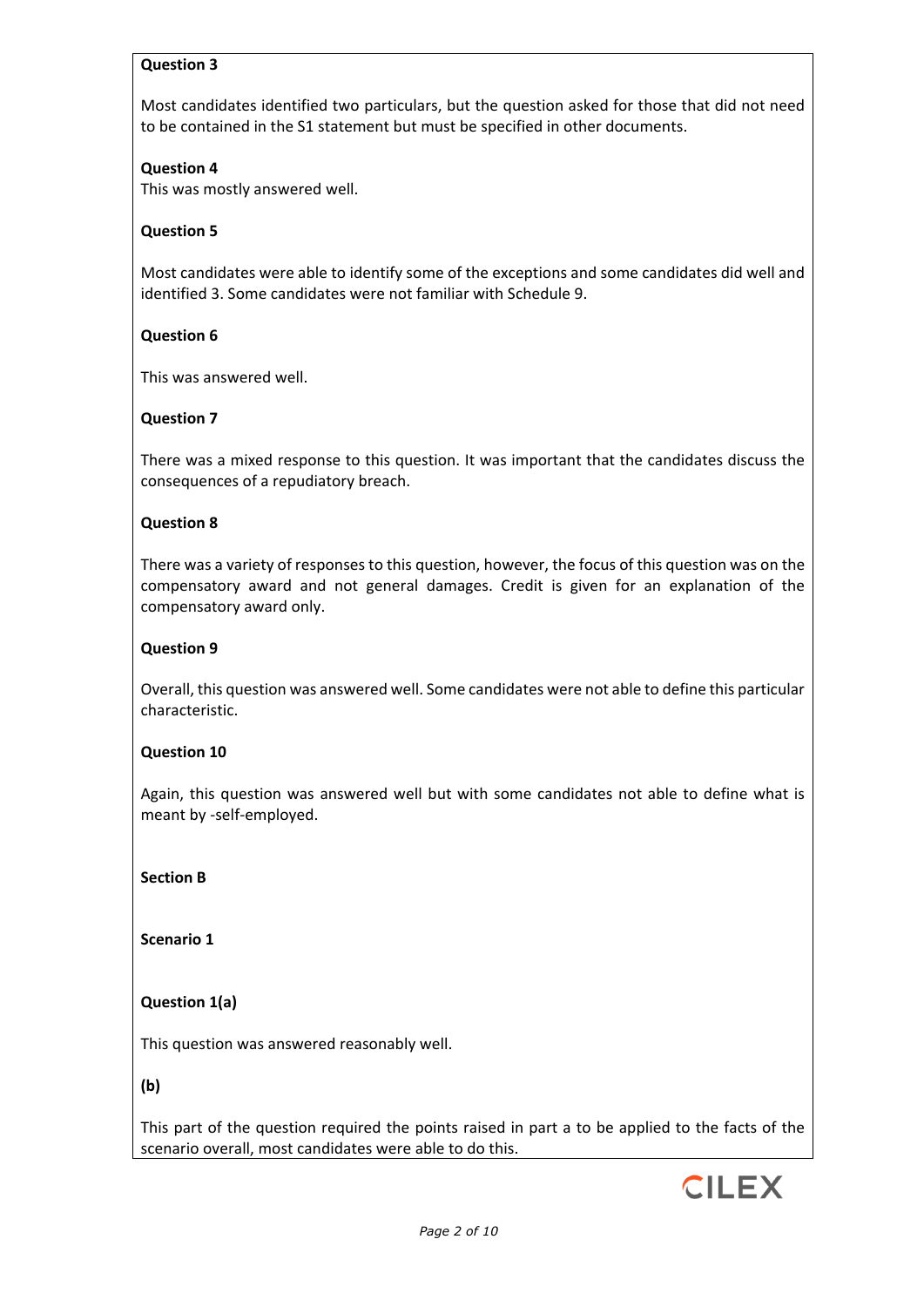### **Question 2**

Most candidates clearly knew the definition of disability but did not always apply that definition to the facts in this scenario. Most recognised it was long term, but little emphasis was placed as to whether there was a substantial effect on her day-to-day activities.

## **Question 3(a)**

Most candidates provided a reasonable response here.

## **(b)**

Most candidates were able to identify some of the factors.

### **(c)**

This was generally answered well.

### **Question 4**

Most candidates were able to explain the procedure.

#### **Scenario 2**

### **Question 1**

This is a standard question. Some candidates are still listing the key indicators but not stating whether they relate to self- employed or employee status. It is essential that the indicators are linked correctly.

#### **Question 2**

This question was answered well.

#### **Question 3**

Some candidates did not apply the criteria to the facts of the scenario as required by the question. Those that did apply the criteria achieved high marks.

### **Question 4(a)**

This question focused on the requirements for adequate investigation. Most candidates responded well to this question and cited the correct case law and applied it well.

#### **(b)**

Although this question was answered reasonably well it is also important to use the correct terminology such as unauthorised absence rather than just absence.

### **Question 5(a)**

Generally, this question was answered well.

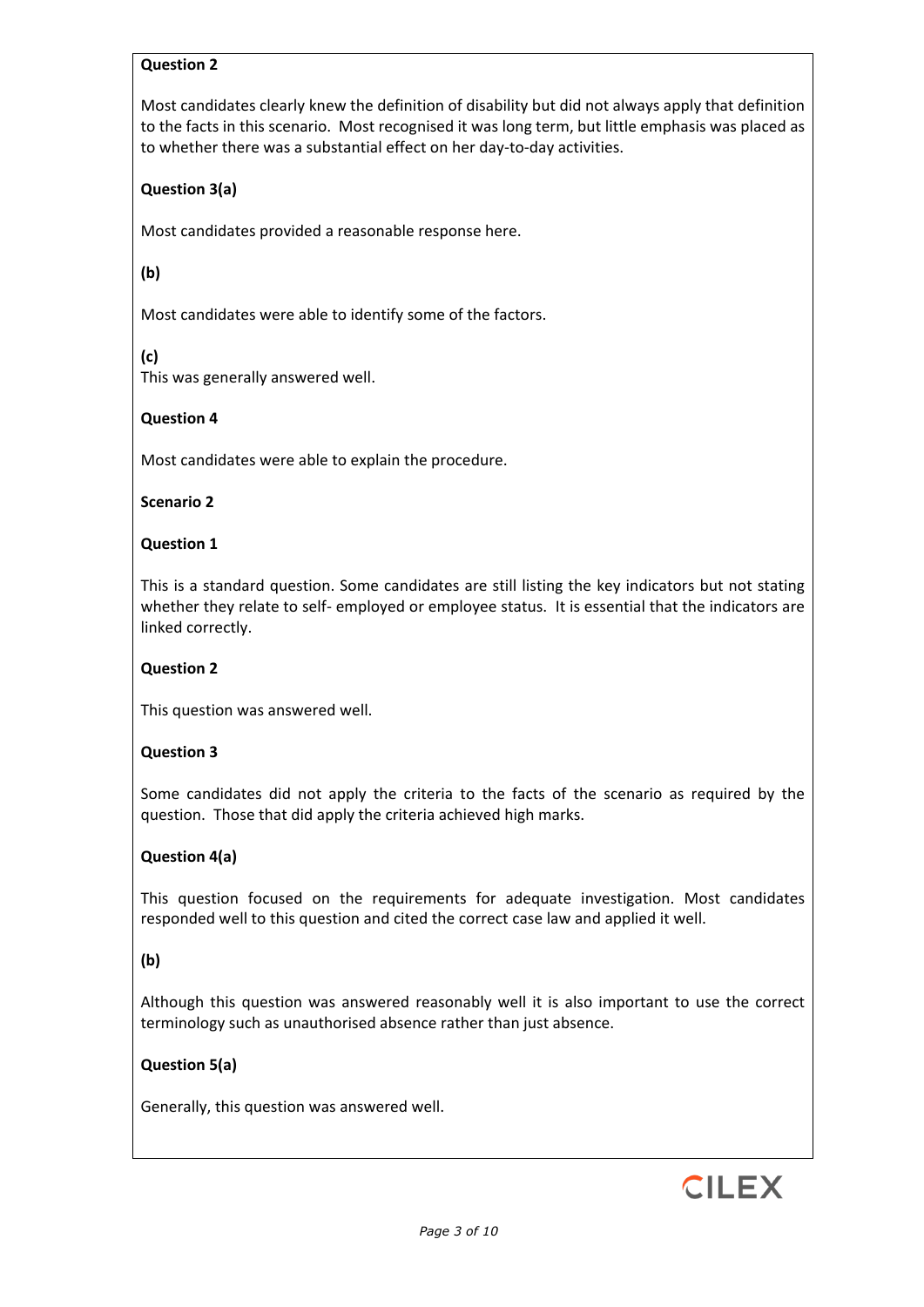# **5(b)**

Most candidate were able to explain the key points for substantive fairness. Unfortunately, some discussed procedural fairness.

**Scenario 3**

# **Question 1**

This was answered well.

# **Question 2(a)**

Most candidates answered this reasonably well with most of them concluding that he was working too many hours. Some went on to discussed whether this had continued to the maximum length of time.

# **(b)**

There were some very good responses to this question. Some candidates clearly new the entitlement but did not apply so received fewer marks.

# **(c)**

There were mixed responses to this question. Those scoring the higher marks identified the daily and weekly entitlement. Some candidates came to the wrong conclusion as to how many 20 minute breaks he was entitled to each day.

# **(d)**

Overall, this question was answered well. It should be noted, as previously, stated the age ranges have changed.

# **Question 3(a)**

Although generally, the responses were good, there are still a number of candidates confusing wrongful dismissal with unfair dismissal.

# **(b)**

This is a straightforward question was generally answered well.

# **(c)**

Some candidates did not discuss the basis of the claim for wrongful dismissal, that being the wrong notice entitlement. Instead, they started with the pool incident. Some candidates then discussed conduct under unfair dismissal which is not what the question asked. Candidates should start with the criteria to see if there was a claim for wrongful dismissal. The discussion should then consider whether the claim would succeed following the pool incident all based on the criteria for wrongful dismissal.

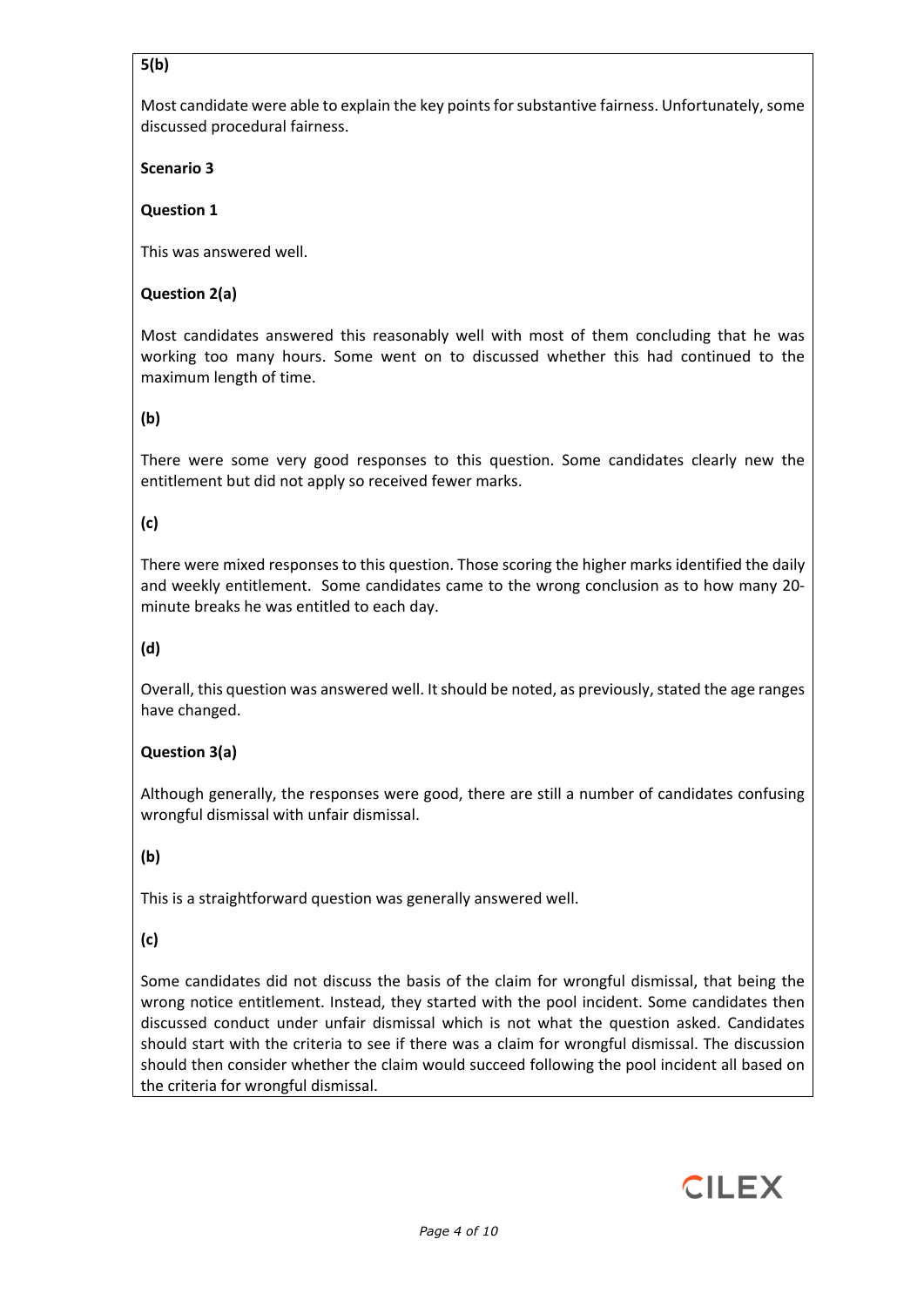# **SUGGESTED POINTS FOR RESPONSE**

# **LEVEL 3 – UNIT 6 – EMPLOYMENT LAW**

#### **SECTION A**

| Question     | <b>Suggested Points for Responses</b>                                     | Max            |
|--------------|---------------------------------------------------------------------------|----------------|
| Number       |                                                                           | <b>Marks</b>   |
| $\mathbf{1}$ | Case law                                                                  | 3              |
|              | Codes of practice                                                         |                |
|              | UK legislation                                                            |                |
|              | Regulations                                                               |                |
| $\mathbf{2}$ | If their employees have sensitive knowledge concerning their<br>$\bullet$ | 5              |
|              | work/contacts                                                             |                |
|              | It is an express term within a contract                                   |                |
|              | Garden leave is a period where they do not continue to work               |                |
|              | But they receive full pay and benefits                                    |                |
|              | This is when they have had notice of their employment                     |                |
|              | termination                                                               |                |
|              | By inserting this clause, the employer is able to protect their           |                |
|              | interests                                                                 |                |
|              | It must be reasonable / protect legitimate business interests<br>٠        |                |
| 3            | Sickness, injury and sick pay                                             | $\overline{2}$ |
|              | Pensions                                                                  |                |
|              | Notice periods                                                            |                |
|              | Disciplinary and grievance procedures                                     |                |
| 4            | <b>S19</b>                                                                | 4              |
|              | If A applies to B a provision, criteria or practice                       |                |
|              | which is discriminatory in relation to;<br>٠                              |                |
|              | A relevant protected characteristic of B's                                |                |
|              | Cannot be shown to be a proportionate means of achieving a                |                |
|              | legitimate aim                                                            |                |
| 5            | Possession of a particular characteristic is an occupational              | 3              |
|              | requirement                                                               |                |
|              | Being of a particular sex, marriage or sexual orientation is an           |                |
|              | occupational requirement                                                  |                |
|              | Workers with longer services receive enhanced benefits                    |                |
|              | Younger workers are paid less under the NMW Act                           |                |
|              | Higher redundancy payments for older workers                              |                |
| 6            | Contract is terminated by the employer (or example e,g)<br>$\bullet$      | 3              |
|              | redundancy/ compulsory retirements                                        |                |
|              | A fixed-term/limited term contract ends                                   |                |
|              | There is constructive dismissal                                           |                |
| 7            | It means to bring the contract to end                                     | 4              |
|              | Has committed a fundamental breach / goes to the root of the              |                |
|              | contract                                                                  |                |
|              | E.g Gross misconduct                                                      |                |
|              | e.g. Pepper v Webb 1969                                                   |                |
|              |                                                                           |                |

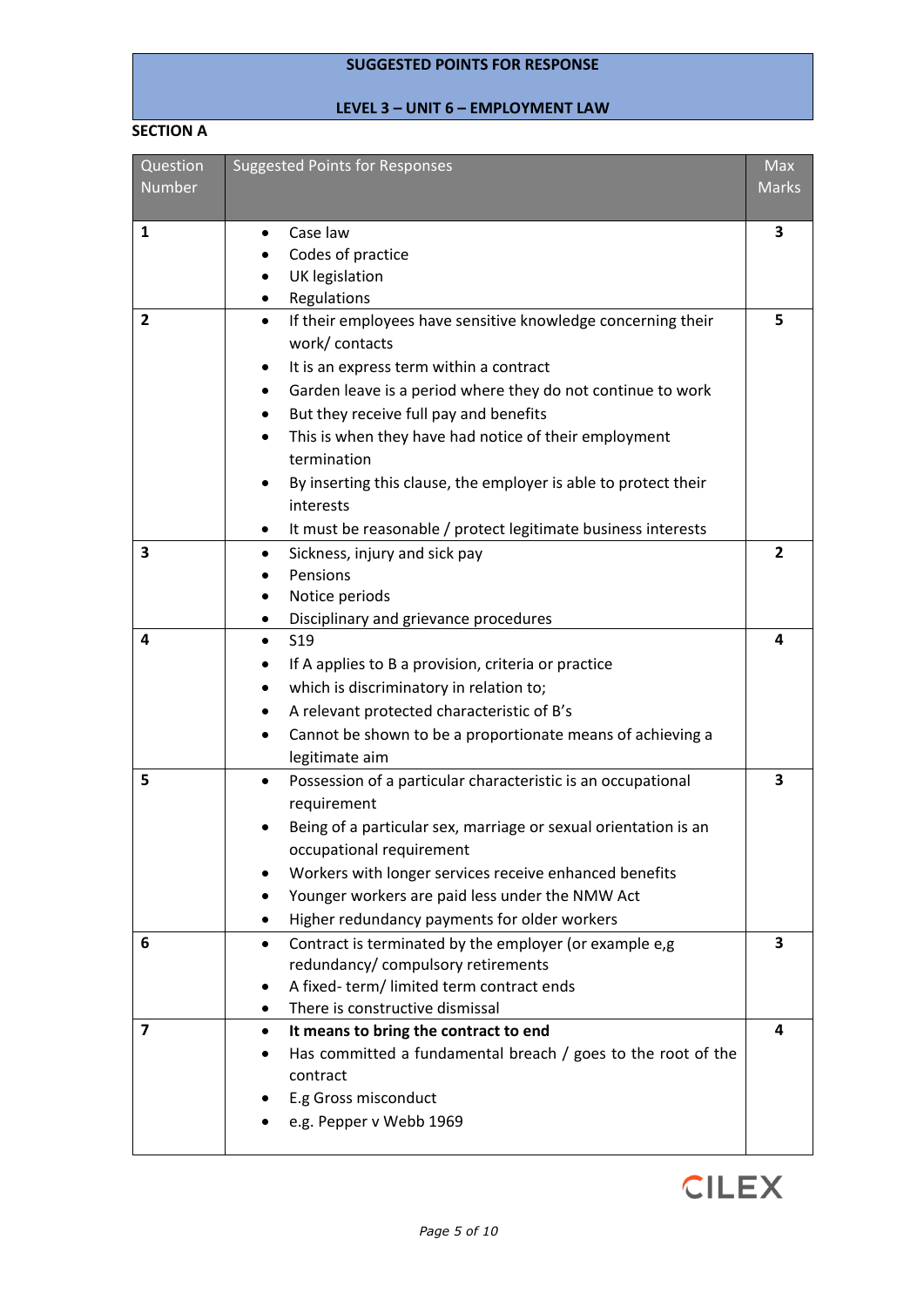| 8  | • It covers the actual loss suffered by the employee from being           |                 |
|----|---------------------------------------------------------------------------|-----------------|
|    | dismissed                                                                 |                 |
|    | Incudes loss of earnings from dismissal to the trial<br>$\bullet$         |                 |
|    | Estimation of losses whilst employee is looking for work<br>$\bullet$     |                 |
|    | Other benefits / e.g pension contributions                                |                 |
|    | Capped at lower of (£88,519 or 52 weeks' pay)                             |                 |
| q  | Applies to persons who propose to undergo, are undergoing or<br>$\bullet$ |                 |
|    | who have undergone gender reassignment.                                   |                 |
| 10 | Individuals are in a 'business on their own account'.<br>$\bullet$        |                 |
|    | <b>Section A Total:</b>                                                   | <b>30 marks</b> |

## **Section B - Scenario 1**

| <b>Question</b><br><b>Number</b> | <b>Suggested Points for Responses</b>                                                                                                                                                                                                                                                                                                                                                    | <b>Max</b><br><b>Marks</b> |
|----------------------------------|------------------------------------------------------------------------------------------------------------------------------------------------------------------------------------------------------------------------------------------------------------------------------------------------------------------------------------------------------------------------------------------|----------------------------|
| 1(a)                             | S26 Equality Act 2010<br>"A subjects B to unwanted conduct<br>because of a protected characteristic of B's<br>that has the effect of creating a humiliating, degrading, hostile,<br>offensive or intimidating environment."                                                                                                                                                              | 4                          |
| 1(b)                             | Potential vicarious liability situation<br>٠<br>Harassment situation<br>Unwanted conduct<br>The co-workers have created a hostile and intimidating<br>Environment by Calling him princess<br>Posting pictures on his locker<br>Of a sexual nature<br>As FCS has not done anything about this<br>Franz is likely to succeed<br><b>Question 1 Total:</b>                                   | 6<br>10 marks              |
| $\overline{2}$                   | Greta's bad back is a physical impairment<br>$\bullet$<br>It is substantial / More than trivial<br>Greta can no longer do what she could before<br>Standing / walking<br>Its long-term / permanent<br>She can no longer carry out normal day to day activities<br>lifting boxes is considered day to day activities<br>e.g Banaszcyk v Booker Ltd<br>Therefore, she meets the definition | 8                          |
| 3(a)                             | S20 the Equality Act 2010<br>$\bullet$<br>An employer will be required to make reasonable adjustments<br>when compared to a non- disabled person<br>A a PCP of A's puts B at a disadvantage<br>If a physical feature puts B at a disadvantage<br>If B is put at substantial disadvantage but for the provision of an<br>auxiliary aid                                                    | 5                          |

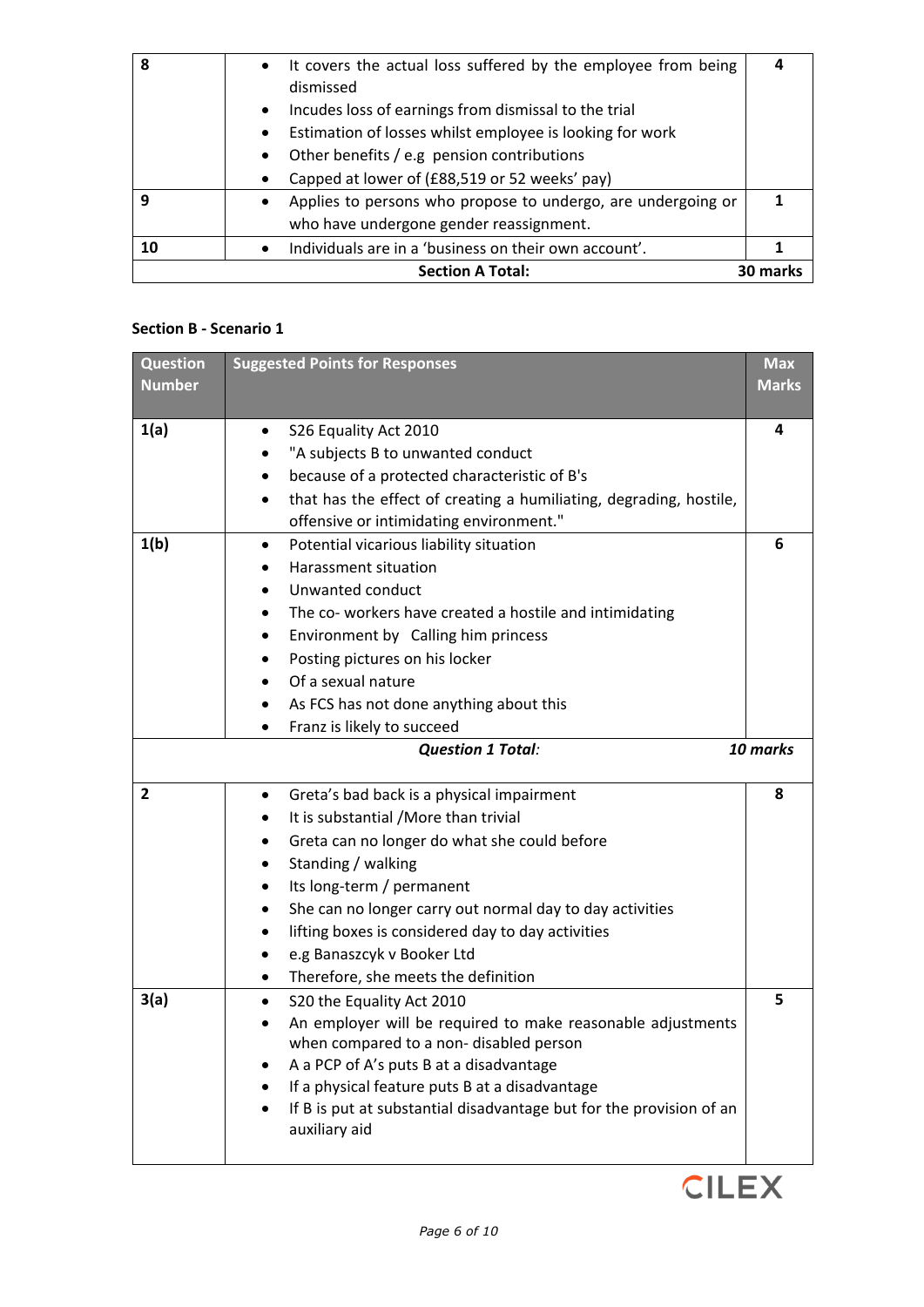| How effective the change would be<br>$\bullet$                                   | $\overline{\mathbf{3}}$ |
|----------------------------------------------------------------------------------|-------------------------|
| The practicality of the adjustment                                               |                         |
| The cost of the adjustments                                                      |                         |
| Taking into account the employer's financial resources                           |                         |
| Ed has a duty to consider reasonable adjustments<br>$\bullet$                    | 8                       |
| S15 the Equality Act 2010                                                        |                         |
| It would not be discrimination to treat a non-disabled person<br>more favourably |                         |
| e.g. Archibald v Fife Council 2004                                               |                         |
| Greta could be transferred to the higher-grade job<br>$\bullet$                  |                         |
| Without the need for an aptitude test                                            |                         |
| The change would be effective<br>$\bullet$                                       |                         |
| It is practical she works there and knows the warehouse                          |                         |
| There could be cost as he could provide her with a mobility devise               |                         |
| Which would be an auxiliary aid.<br>$\bullet$                                    |                         |
| Reasoned conclusion                                                              |                         |
| <b>Question 3 Total:</b>                                                         | 16 marks                |
| Greta must write to KCS informing them of the grievance<br><b>KCS must:</b>      | 6                       |
| then invite her to a meeting to discuss her grievance<br>$\bullet$               |                         |
| permit her to be accompanied at the meeting                                      |                         |
| decide on the appropriate action to resolve the issue                            |                         |
|                                                                                  |                         |
| notify Greta of the decision                                                     |                         |
| allow her to appeal                                                              |                         |
| write to her to inform of the outcome                                            |                         |
| <b>Question 4 Total:</b>                                                         | 6 marks                 |
|                                                                                  |                         |

# **Section B - Scenario 2**

| <b>Question</b> | <b>Suggested Points for Responses</b>                                  | <b>Max</b>   |
|-----------------|------------------------------------------------------------------------|--------------|
| <b>Number</b>   |                                                                        | <b>Marks</b> |
| 1               | Burt's contract describes him as a consultant                          | 8            |
|                 | • Consultants are usually self-employed                                |              |
|                 | However, following Autoclenz Ltd v Belcher and Others 2011             |              |
|                 | The status in his contract of employment is not definitive<br>٠        |              |
|                 | The courts will consider other factors<br>$\bullet$                    |              |
|                 | Here the following would make it likely he is an employee<br>$\bullet$ |              |
|                 | The discount card                                                      |              |
|                 | The length of service<br>٠                                             |              |
|                 | The fact he is provided with a uniform<br>$\bullet$                    |              |
|                 | He does not select his own hours                                       |              |
| $\overline{2}$  | Acas Code of Practice 1                                                | 8            |
|                 | Anna must establish the facts and write to the employee                |              |
|                 | explaining the problem                                                 |              |
|                 | She must then invite Burt and Anna to separate meetings<br>$\bullet$   |              |
|                 | They can be accompanied to the meeting                                 |              |
|                 | Anna must then decide and inform them of the appropriate               |              |
|                 | action that will be taken                                              |              |
|                 | e.g written warning                                                    |              |

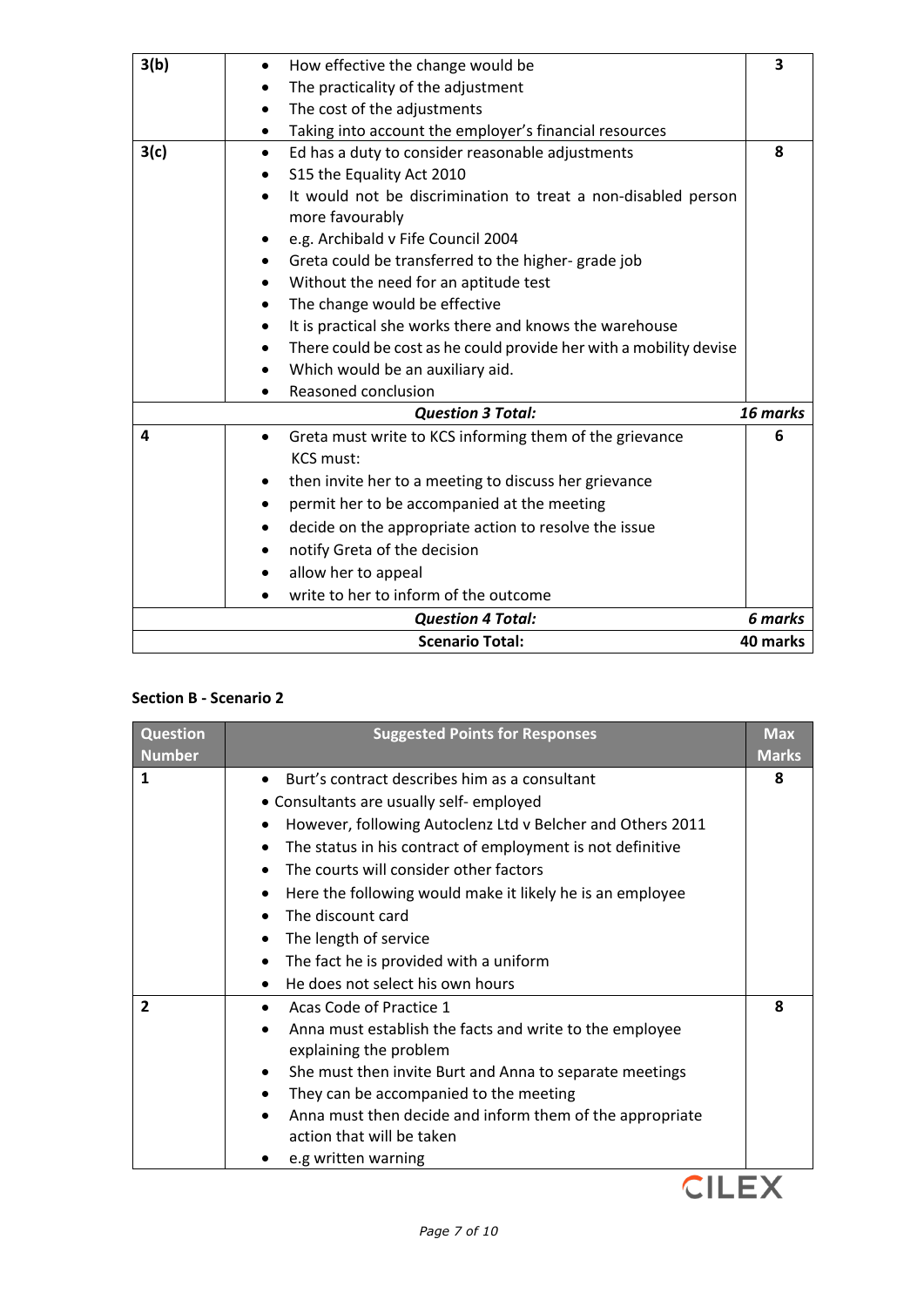|      | They are then given the opportunity to appeal<br>$\bullet$                              |          |
|------|-----------------------------------------------------------------------------------------|----------|
|      | If possible, to a different manager                                                     |          |
|      | This may not be applicable here - Anna may be the only                                  |          |
|      | manager                                                                                 |          |
|      | They can be accompanied to the appeal meeting                                           |          |
|      | The outcome will be provided in writing                                                 |          |
|      | Employer must act promptly and consistently throughout                                  |          |
| 3    | Burt meets the continuity of employment as he been employed<br>$\bullet$<br>for 3 years | 5        |
|      | He is an employee<br>٠                                                                  |          |
|      | He will need to bring a claim within 3 months of a dismissal                            |          |
|      | He needs to be dismissed                                                                |          |
|      | He has not yet been dismissed                                                           |          |
|      | Not eligible<br>$\bullet$                                                               |          |
| 4(a) | Investigation is part of the procedure for dismissal                                    | 6        |
|      | Here this is the suspected authorised absences would be                                 |          |
|      | misconduct                                                                              |          |
|      | British Home Stores v Burchell 1978                                                     |          |
|      | Anna must believe he is guilty                                                          |          |
|      | Have reasonable grounds for that belief                                                 |          |
|      | She could not find him                                                                  |          |
|      | She should have carried out as much investigation as was                                |          |
|      | reasonable to form the belief the employee is guilty                                    |          |
|      | Reasoned conclusion                                                                     |          |
| 4(b) | S98(2) ERA<br>$\bullet$                                                                 | 4        |
|      | Conduct / Misconduct                                                                    |          |
|      | Here the misconduct is unauthorised absence                                             |          |
|      | Usually, Anna would need to show a pattern of misconduct                                |          |
|      | She believes he has done it on more than one occasion                                   |          |
|      | Reasoned conclusion                                                                     |          |
|      | <b>Question 4 Total:</b>                                                                | 10 marks |
| 5(a) | Some other substantive reason                                                           | 4        |
|      | This covers reasons that do not fall within the other categories                        |          |
|      | Insulting a customer                                                                    |          |
|      | has damaged the reputation of the hotel/ demanded her                                   |          |
|      | customer has demanded her money back                                                    |          |
|      | e.g. Treganowan v Robert Knee & Company Ltd<br>٠                                        |          |
| 5(b) | S98(4) ERA 1996                                                                         | 5        |
|      | Substantive fairness considers whether an employee                                      |          |
|      | acted reasonably in the all the circumstances when dismissing                           |          |
|      | It will be decided in accordance with the principles of Equity                          |          |
|      | and the substantial merits of the case                                                  |          |
|      | e.g HSBC BANK V MADDEN                                                                  |          |
|      | Anna must have acted with the 'band of reasonable responses'                            |          |
|      | that an employer may have used when dismissing for that                                 |          |
|      | reason2                                                                                 |          |
|      | <b>Question 5 Total:</b>                                                                | 9 marks  |
|      | <b>Scenario Total:</b>                                                                  | 40 marks |

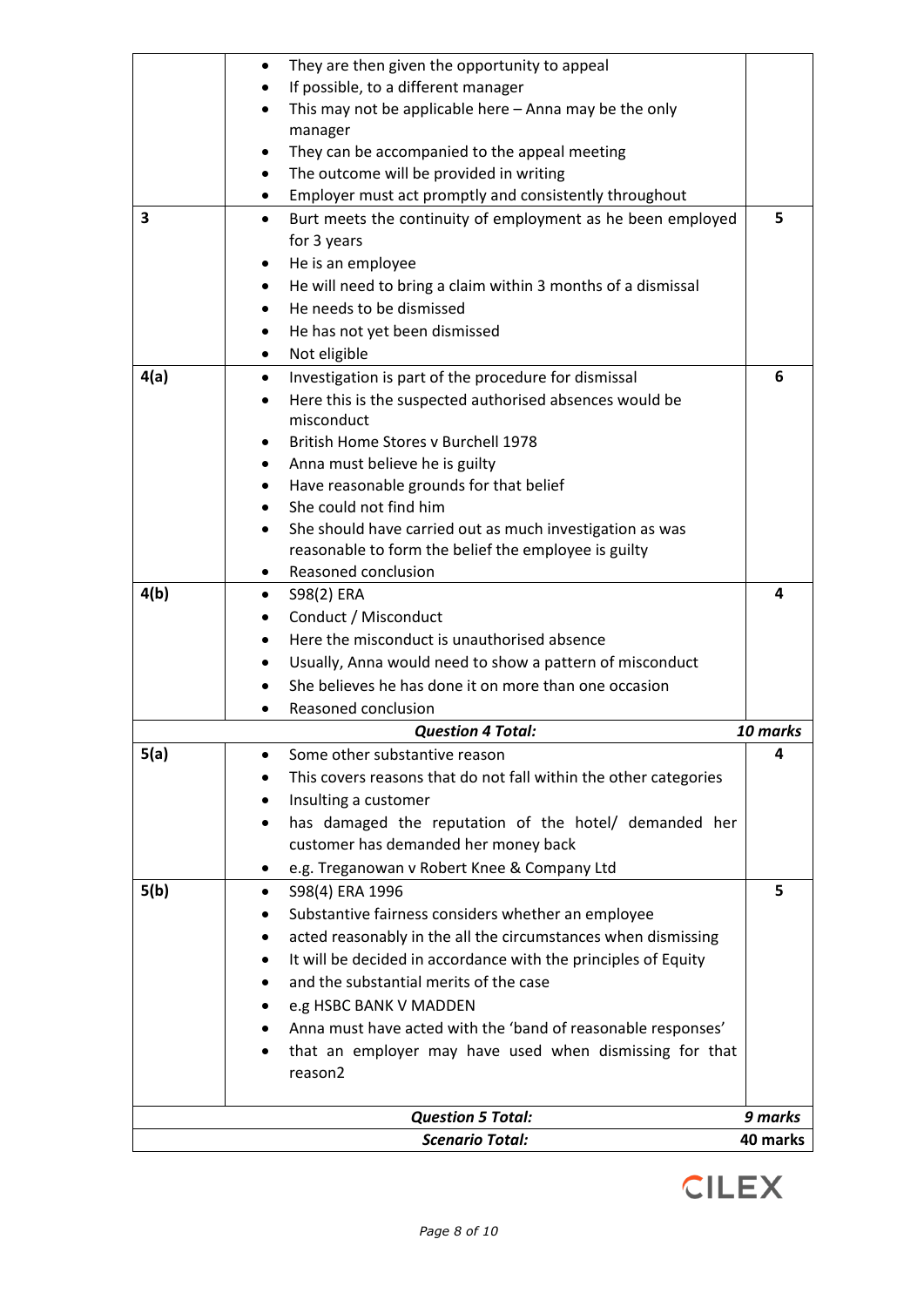### **Section B - Scenario 3**

| <b>Question</b><br><b>Number</b> | <b>Suggested Points for Responses</b>                                                 | <b>Max</b><br><b>Marks</b> |
|----------------------------------|---------------------------------------------------------------------------------------|----------------------------|
| $\mathbf{1}$                     | A mobility clause could have been included<br>٠                                       | 2                          |
|                                  | This is an express term that                                                          |                            |
|                                  | States that an employee could be required to work at a different<br>$\bullet$         |                            |
|                                  | location                                                                              |                            |
|                                  | Other than the one that the one they work at<br>٠                                     |                            |
|                                  | <b>Question 1 Total:</b>                                                              | 2 marks                    |
| 2(a)                             | Oscar cannot be required to work more than 48 hours (1)<br>$\bullet$                  | 7                          |
|                                  | In a 7-day period<br>٠                                                                |                            |
|                                  | Unless he has signed an opt out<br>$\bullet$                                          |                            |
|                                  | <b>Working Time Regulations 1998</b>                                                  |                            |
|                                  | E.g. Reg $(4)$                                                                        |                            |
|                                  | Here Oscar is working 72 hours per week.<br>$\bullet$                                 |                            |
|                                  | This could be over the allowed hours if this has continued for 17                     |                            |
|                                  | weeks or more.                                                                        |                            |
|                                  | Ali cannot force / pressurise him into signing the opt out<br>٠                       |                            |
| 2(b)                             | There is no qualifying period, holiday accrues from the first year<br>$\bullet$       | 6                          |
|                                  | of employment.                                                                        |                            |
|                                  | 1/12 of the annual leave entitlement on the first day of each<br>$\bullet$            |                            |
|                                  | month                                                                                 |                            |
|                                  | Oscar is also entitled to 5.6 weeks paid annual leave per year.<br>$\bullet$          |                            |
|                                  | Capped at 28 days<br>٠                                                                |                            |
|                                  | This Includes the bank holidays.<br>$\bullet$                                         |                            |
|                                  | Here his contractual amount is 30/ he is full time                                    |                            |
|                                  | This is a sufficient holiday allowance as it is above the statutory                   |                            |
|                                  | amount.                                                                               |                            |
| 2(c)                             | Workers who work more than 6 hours per day are entitled to a<br>20-minute rest break. | 7                          |
|                                  | Oscar receives a 20-minute rest break per day.                                        |                            |
|                                  | He is also entitled to a rest period of 11 hours' uninterrupted per<br>day            |                            |
|                                  | He has 12 hours.                                                                      |                            |
|                                  | He is also entitled to one 24- hour period per week.                                  |                            |
|                                  | And it appears he also has one 24 -hour rest period per week                          |                            |
|                                  | Sunday off.                                                                           |                            |
|                                  | This is the correct entitlement.                                                      |                            |
| 2(d)                             | National Minimum Wage Act / living wage<br>$\bullet$                                  | 4                          |
|                                  | Entitled the correct rate for his age range (23 and over)                             |                            |
|                                  | He is 26 and should be paid £8.91<br>٠                                                |                            |
|                                  | He receives this than this/ they are in breach                                        |                            |
|                                  | <b>Question 2 Total:</b>                                                              | 24 marks                   |
|                                  | The employee has been summarily dismissed /with less/wrong<br>$\bullet$               |                            |
| 3(a)                             | notice than what they are entitled to.                                                | 4                          |
|                                  | No notice                                                                             |                            |